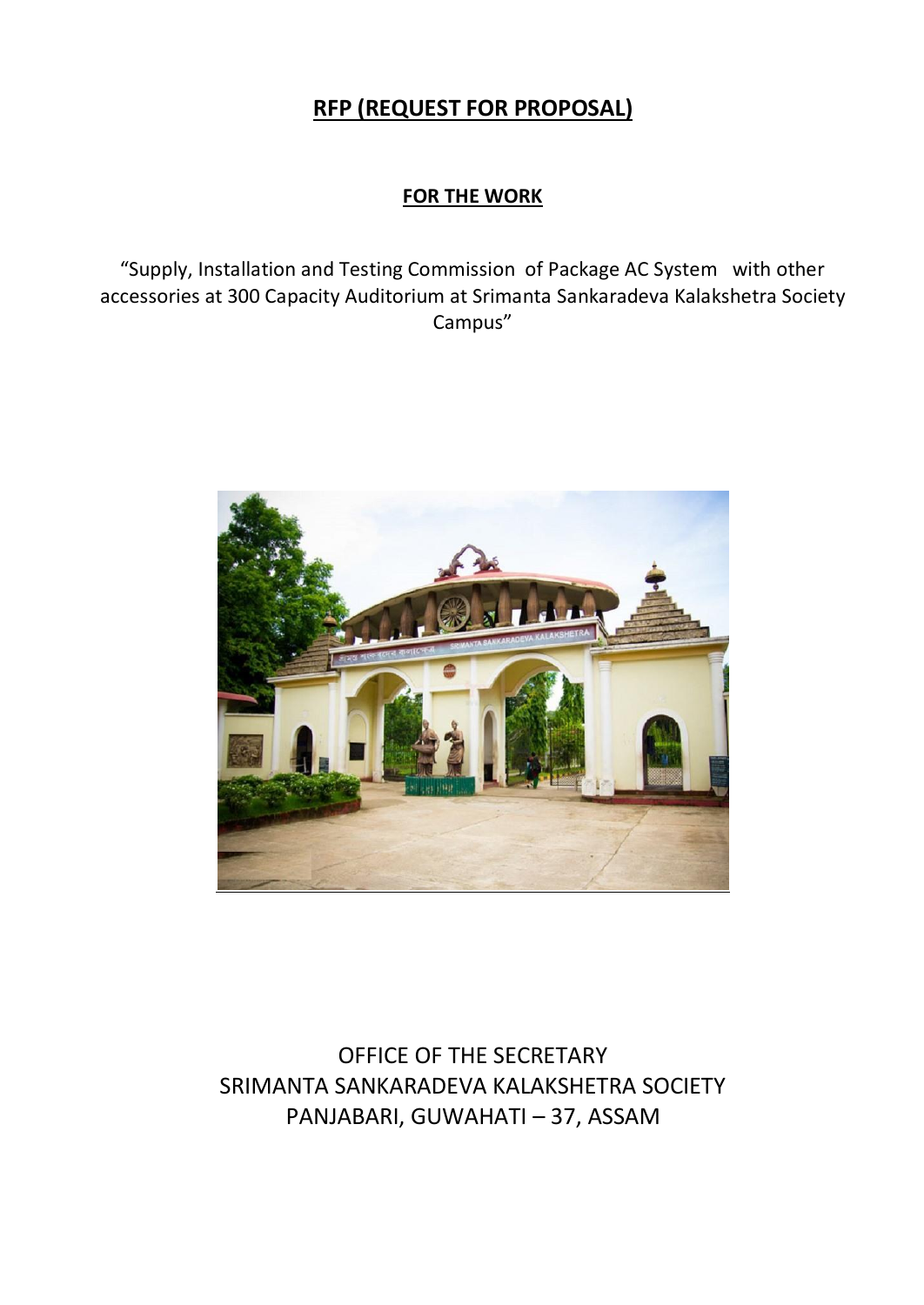# OFFICE OF THE SECRETARY SRIMANTA SANKARADEVA KALAKSHETRA SOCIETY PANJABARI, GUWAHATI – 37, ASSAM

No. SSK/300/AC/Elec./2017 **Dated Guwahati the 22<sup>nd</sup> March'2022** 

# **NOTICE INVITING TENDER (NIT)**

The Secretary Srimanta Sankardeva Kalakshetra Society, Panjabari, Guwahati-37, Assam, invites fresh bids for the following work, from APWD registered contractor (Elect) / Manufacturer / Dealer of Manufacturer having requisite experience in similar nature of work. Details may be seen in the [www.sankaradevakalakshetra.](http://www.sankaradevakalakshetra/)com official website of Srimanta Sankaradeva Kalakshetra, Panjabari, Guwahati-37 and also in the office of the undersigned during office hours from 28-03-2022 to 11-04-2022.

| SI.<br>No. | Name of Work                                                                                                                                                                                              | Approx. Value<br>of the project<br>including all<br>taxes | Time of<br>completion        | <b>Bid Security</b><br>(2% for General,<br>and 1% for<br>Reserved category                  | <b>Bid Security and</b><br>cost of RFP<br>to be drawn in<br>favour of                       | Cost of<br><b>RFP</b><br>Docume<br>nt |
|------------|-----------------------------------------------------------------------------------------------------------------------------------------------------------------------------------------------------------|-----------------------------------------------------------|------------------------------|---------------------------------------------------------------------------------------------|---------------------------------------------------------------------------------------------|---------------------------------------|
|            | "Supply, Installation and Testing<br>Package AC<br>Commission<br>of<br>with other accessories<br>System<br>at 300 Capacity Auditorium at<br>Sankaradeva<br><b>Srimanta</b><br>Kalakshetra Society Campus" | Rs.20,000,00.00<br>Lakh<br>(Rupees twenty)<br>lakh) only  | 75<br>(Seventy<br>five) Days | Rs. 20,000.00 for<br><b>General Category</b><br>or<br>Rs 10,000.00 for<br>reserved Category | "Secretary<br>Srimanta<br>Sankaradeva<br>Kalakshetra<br>Society, Panjabari,<br>Guwahati-37" | Rs.<br>$400/-$                        |

1. All the interested bidders are requested to down load the RFP document from official website of Srimanta Sankaradeva Kalakshetra, Panjabari, Guwahati-37 and also requested to read carefully before submission of their bid.

 Secretary Srimanta Sankardeva Kalakshetra Society. Panjabari, Guwahati-781037, Assam. Memo No. SSK/300/AC/Elec./2017 **Dated Guwahati the 22<sup>nd</sup> March'2022** 

Copy to,

- 1. The P.P.S to the Hon'ble Chief Minister, Govt. of Assam , Dispur, Guwahati-6 for favour of kind information and kind appraisal to the Hon'ble Chief Minister, Govt. of Assam & Chairman of Srimanta Sankaradeva Kalakshetra Society.
- 2. The P.S. to the Hon'ble Minister of Cultural Affairs, Dispur, Guwahati-6 for favour of kind information and kind appraisal to the Hon'ble Minister of Cultural Affairs, Govt. of Assam
- 3. The P.S. to the Additional Chief Secretary to the Govt. of Assam, Cultural Affairs Department, Dispur, Guwahati-6 for favour of kind information.
- 4. The Vice Chairman, Srimanta Sankaradeva Kalakshetra Society, Panjabari, Guwahati-37 for favour of your kind information.
- 5. The Director of Cultural Affairs, Rabindra Bhawan, Ambari, Guwahati-1 for favour of kind information.
- 6. The Director of Information and Public Relations, Govt. of Assam, Dispur, Guwahati-6, with a request to publish the notice in 2(two) consecutive issues of 2(two) nos. of widely circulated local newspapers, one in English (Assam Tribune) and one in an Assamese daily newspaper (Asomiya Pratidin), on or before 24-03-2022**,** and is requested to furnish the circulated Newspapers (one copy of each issue) to the undersigned.
- 7. The Account Branch, Srimanta Sankaradeva Kalakshetra Society, Panjabari, Guwahati-37 for favour of your kind information & necessary.
- 8. Notice board / tender file.

 Secretary Srimanta Sankardeva Kalakshetra Society. Panjabari, Guwahati-37.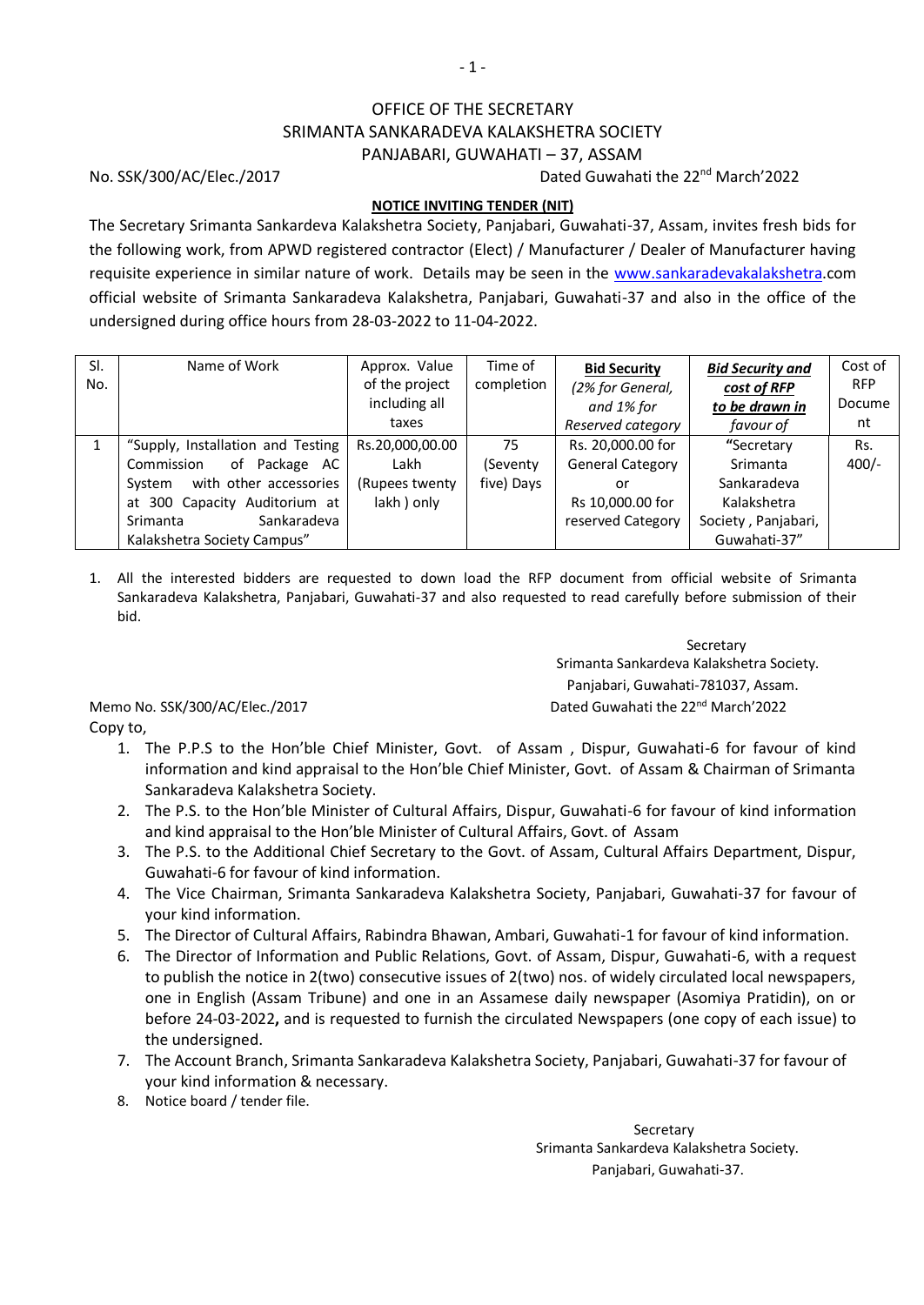# "Supply, Installation and Testing Commission of Package AC System with other accessories at 300 Capacity Auditorium at Srimanta Sankaradeva Kalakshetra Society Campus"

| SI.<br>No.     | Schedule                                       | <b>Start Date</b> | <b>Start Time</b> | <b>End Date</b> | <b>End Time</b> |
|----------------|------------------------------------------------|-------------------|-------------------|-----------------|-----------------|
| $\mathbf{1}$   | <b>Publishing Date</b>                         | 28-03-2022        | 11.00 AM          |                 |                 |
| $\overline{2}$ | <b>Tender Download</b>                         | 28-03-2022        | 1.00 PM           | 11-04-2022      | 2.00PM          |
| 3              | Pre Bid Meeting Date                           | 05-04-2022        | 12.00 AM          |                 |                 |
| 4              | <b>Bid Submission Date</b>                     | 28-03-2022        | 2.00 PM           | 11-04-2022      | 2.00PM          |
| 5              | <b>Technical Bid Opening Date</b><br>(Cover-I) | 11-04-2022        | 3.00 PM           |                 |                 |
| 6              | <b>Financial Bid Opening Date</b><br>(Cover-2) | 11-04-2022        | 3.00 PM           |                 |                 |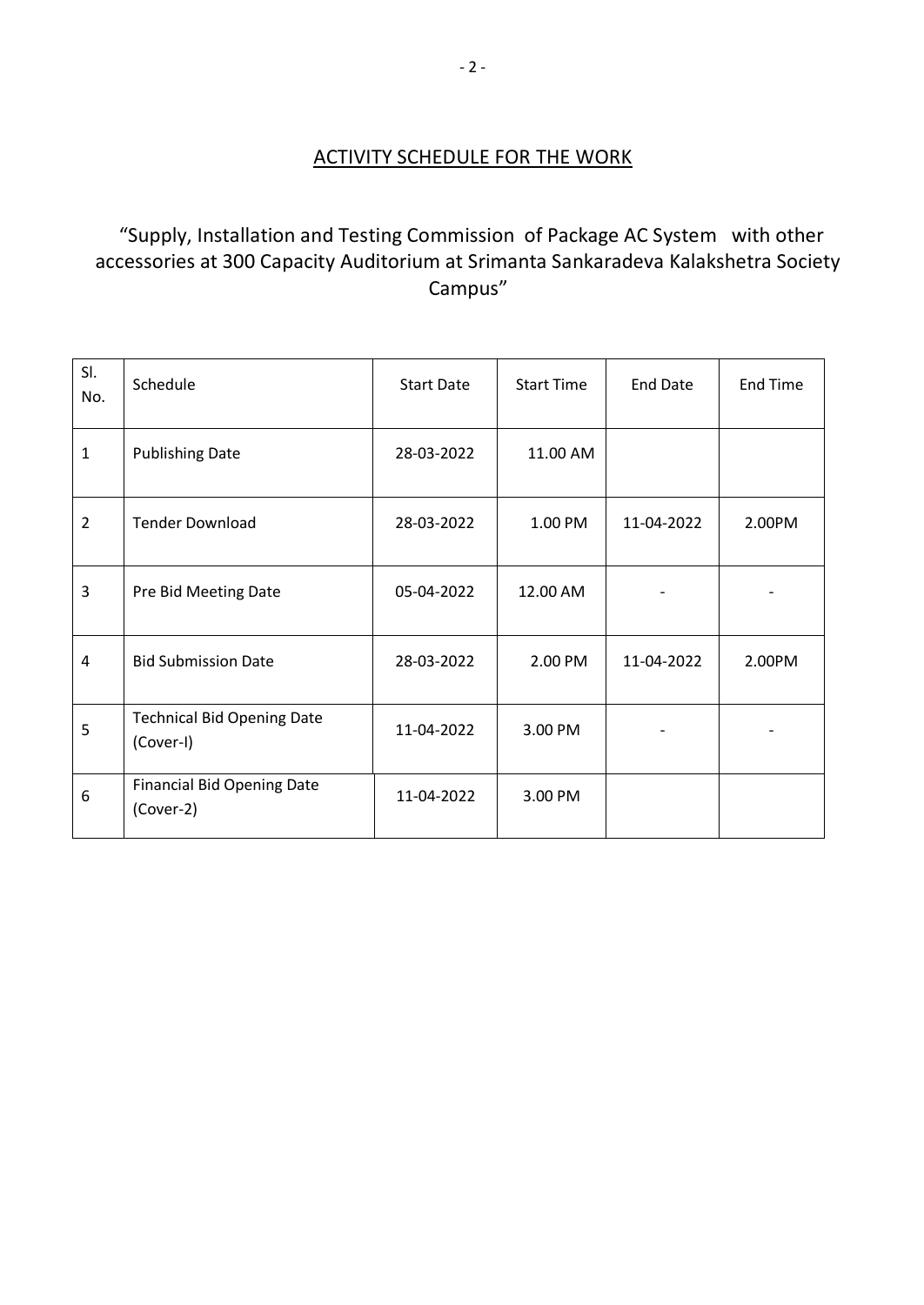**SECTION I**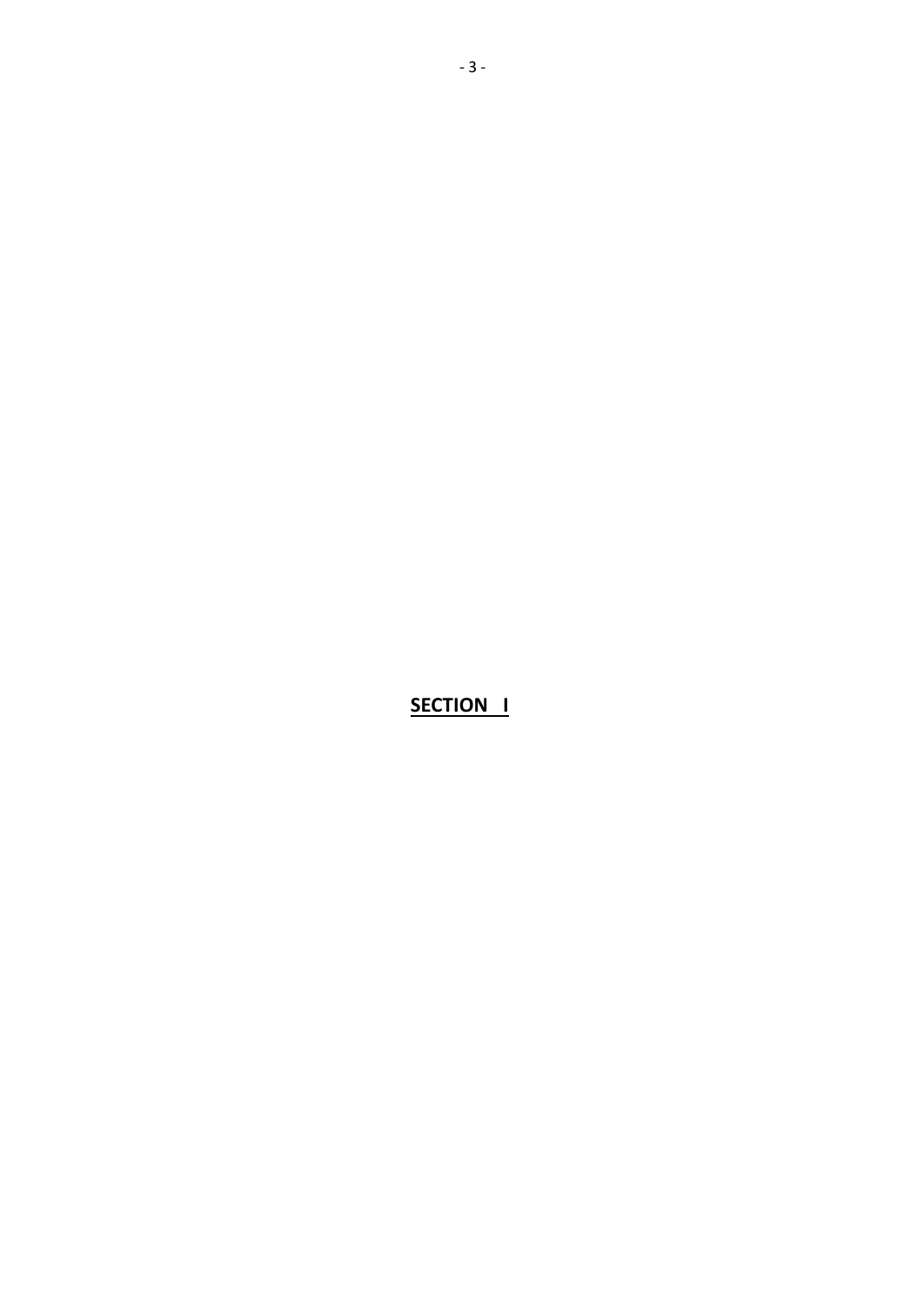## A. Applicant's eligibility criteria

Prospective bidders should have the following minimum qualifying criteria for Participation in RFP document:

- 1. Bidders should be registered Contractor of APWD (Building/Electrical) / Manufacturer / SDealer of Manufacturer for the works
- 2. The Total volume of the noted works performed in the last 3 years should be 30% of the estimated Value.
	- i) 2019-2020 ii) 2020-2021 iii) 2021-2022
- 3. Average Annual financial turnover during the last 3 years, ending 31st March of the previous financial year, should be at least 30% of the estimated cost.
- 4. Experience of having successfully completed similar works during last 7 years ending last day of month previous to the one in which applications are invited should be either of the following:
	- a) Three similar completed works costing not less than the amount equal to 40% of the estimated cost.

OR

b) Two similar completed works costing not less than the amount equal to 50% of the estimated cost.

OR

- c) One similar completed work costing not less than the amount equal to 80% of the estimated cost.
- 5. The bidder must be a profit making one for the last five years.
- 6. The bidder must have valid GST registration certificate.
- 7. The bidder must provide photo copy of Pan Card.
- 8. Undertaking that the bidder will be able to invest a minimum cash of 25% of contract value of work, during implementation of the work.
- 9. Information regarding any litigation, current or during the last five years in which the Bidder is involved, the parties concerned, and disputed amount.
- 10. In the event of date of bid opening being a holiday, the activities will take place on the next working day.
- 11. Hard copy the Technical and Financial bids are to be submitted at the Office chamber of the undersigned on or before 13-04-2022 up to 14.00 hrs.
- 12. Along with the hard copy of the Technical bid, the following documents (in original) must also be submitted on or before 13-04-2022 up to 14.00 hrs:
	- a) 1) Affidavit,2) Bank certificate (credit facility/solvency certificate), 3) Power of Attorney (if Any), 6) Undertaking (for bid validity and minimum cash upto 25% value of work).
	- b) BID Securities in the form of Original Bank Guarantee/FD from a Nationalized/ Scheduled Bank in favour of **"Secretary Srimanta Sankaradeva Kalakshetra, Panjabari, Guwahati-37.**
	- (c) Original DD/Banker's Cheque for Rs 400/-in favour of "**Secretary Srimanta Sankaradeva Kalakshetra, Panjabari, Guwahati-37** towards cost of RFP document for the job.
	- d) The bidders have to furnish Solvency Certificate from nationalised bank.
	- e) The SSKS reserves the right to cancel allotment at any point of time after giving one week (seven days) written notice to the Agency. However in case of emergency or other compelling circumstances, SSKS may stop work at any time.
	- f) Price level as per A.P.W.D. latest Schedule of rates 2013-2014.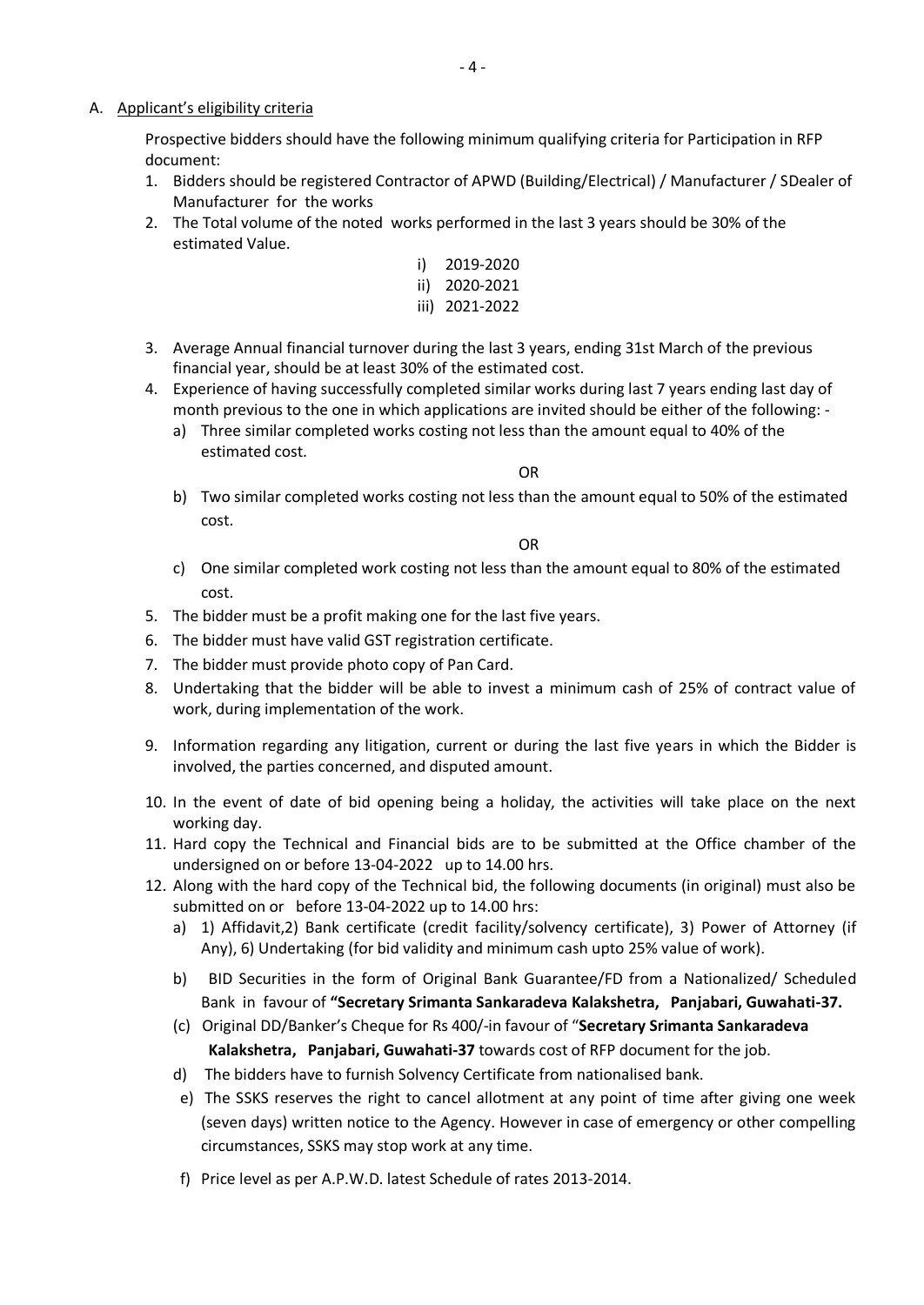- B. Others:
	- 1. RFP Document is non-transferable.
	- 2. RFP Document complete in all respects should reach on or before the **DUE DATE AND TIME.** RFP through Fax/ E‐mail shall not be considered.
	- 3. Bidders may depute their representative with proper authorization letter to attend opening of technical bids.
	- 4. Srimanta Sankardeva Society reserves the right to cancel the RFP at any stage without Assigning any reason thereof.
	- 5. Specification for all items of works should be as per approved Bill of Quantities for the work.
	- 6. There cannot be any supplementary items without prior approval.
	- 7. There will be no time extension without prior approval.
	- 8. Nonpayment of running bill should not be the criteria for slow progress of work.
	- 9. Defect Liability period: 365 days from the date of completion
	- 10. The Bid security of the successful bidder will be discharged when the bidder has signed the Agreement and furnish the Performance security.
	- 11. The Bid Security may be forfeited
		- a) If the bidder withdraws the Bid after opening during the period of Bid validity.
		- b) If the Bidder fails to sign the Agreement or Furnish the required performance Security as per LOA (Letter OF acceptance)
	- 12. Bid validity 180 days.
	- 13. Each bidder shall submit only one bid for one package. A bidder who submits or participates in more than one Bid will cause all the proposals with the Bidder's participation to be disqualified.

## C. Selection Process

The bidder will be selected based on the technical & financial proposals which each applicant is required to submit to this office.

Preparation of Proposal:

1. The Proposal will consist of two (2) components

Part‐l: Technical Proposal

Part ll: Financial Proposal

## **Part l: Technical Proposal**

The Technical Proposal shall not include any financial information and any Technical Proposal containing financial information shall be declared non‐responsive.

Applicant should submit all necessary documents required for technical evaluation.

#### **Part lI: Financial Proposal**

This part shall contain only the price part. **Price quoted should be inclusive of all taxes applicable to the service.**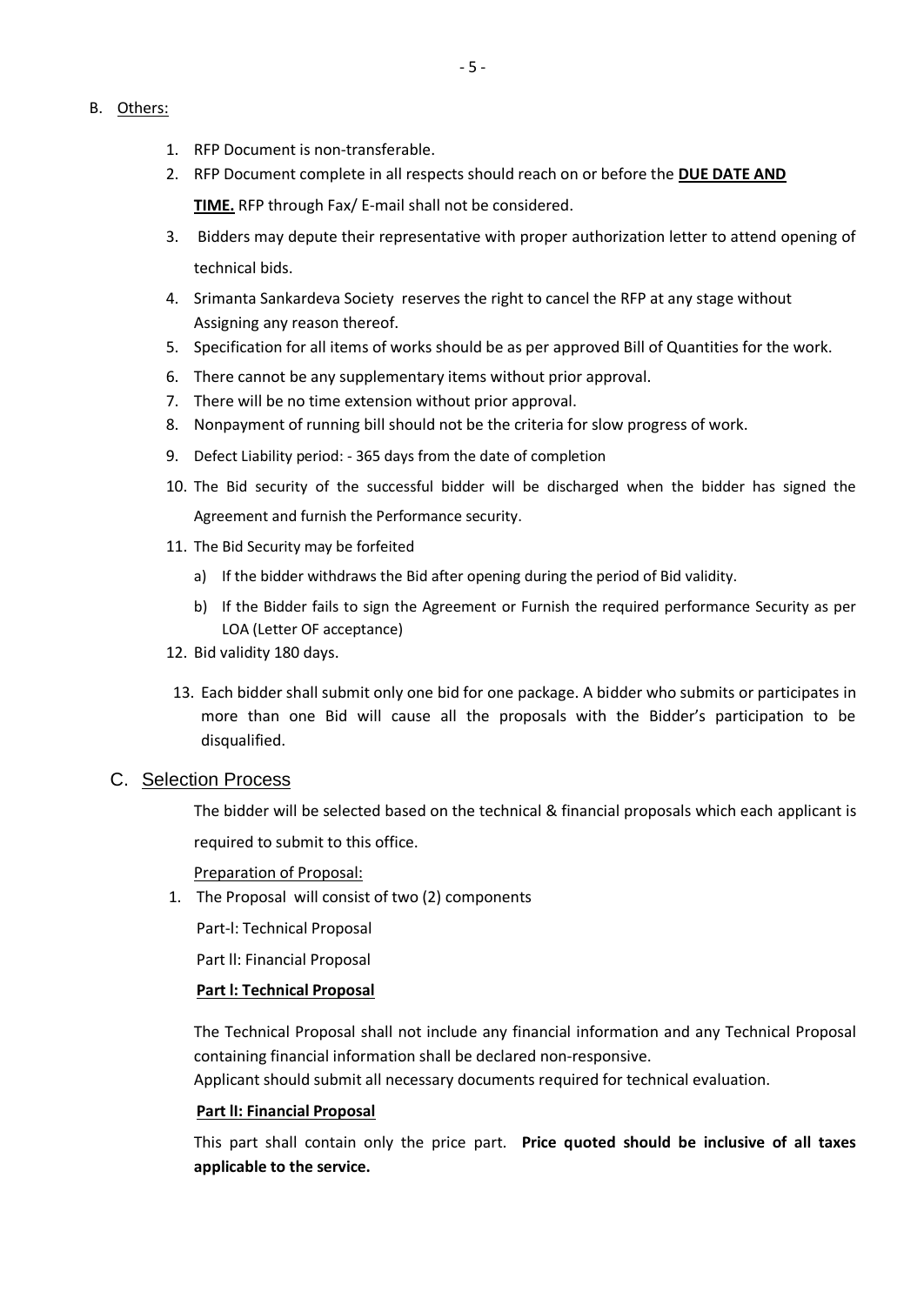D. Instructions for submission of Technical, & Financial Proposals:

The Bidder or an authorized representative of Firms shall sign all pages of the Technical and Financial Proposals. The original and all copies of the Technical Proposal shall be placed in a sealed envelope clearly marked **"TECHNICAL PROPOSAL"** Similarly, the original Financial Proposal copies shall be placed in a sealed envelope clearly marked **"FINANCIAL PROPOSAL**" followed by the name of the Assignment/job. The envelopes containing the Technical Proposal, Financial Proposal, and processing fees, proposal security shall be placed into an outer envelope and sealed. This outer envelope shall be sealed and super scribe with name and address of the bidder and should be delivered at the address: **Secretary, Srimanta Sankardeva Kalakshetra Society (SSKS), Panjabari, Guwahati-37** before due date and time.

## E. BID OPENING AND EVALUATION

The Employer will open all the technical and Financial Bids received (except those received late), in the presence of the Bidders or their representatives who choose to attend at time, date specified in Tender Time Schedule. In the event of the specified date of Bid opening being declared a holiday for the Employer, the Bids will be opened at the appointed time and location on the next working day.

After opening the envelope containing "Technical Bid" the amount, form and validity of the bid security furnished with each bid will be announced**. If the bid security furnished does not conform to the amount and validity period, the bidder will be declared as non responsive and financial bid will not be opened.**

# F. SOURCE OF FUNDS

The expenditure is debitable to the Head of Account –" 2205 , Minor head 102 sub head 0693 detail head 32 scheme SOPD(G)"

#### G. SITE VISIT

The intended bidders are asked to verify the site at the Bidder's own responsibility and risk and examine Site of Works and its surroundings and obtain all information that may be necessary for preparing the Bid prior to quoting their rates. The cost of visiting the Site shall be at the Bidder's own expense.

#### H. QUALITY CONTROL

a) The Engineer shall check the Contractor's work and notify the Contractor of any defects that are

 found. Such checking shall not affect the contractor's responsibilities. The Engineer may instruct the Contractor to search for a Defect and to uncover and test any work that the Engineer considers may have a Defect.

b) If the Engineer instructs the Contractor to carry out a test not specified in the Specification to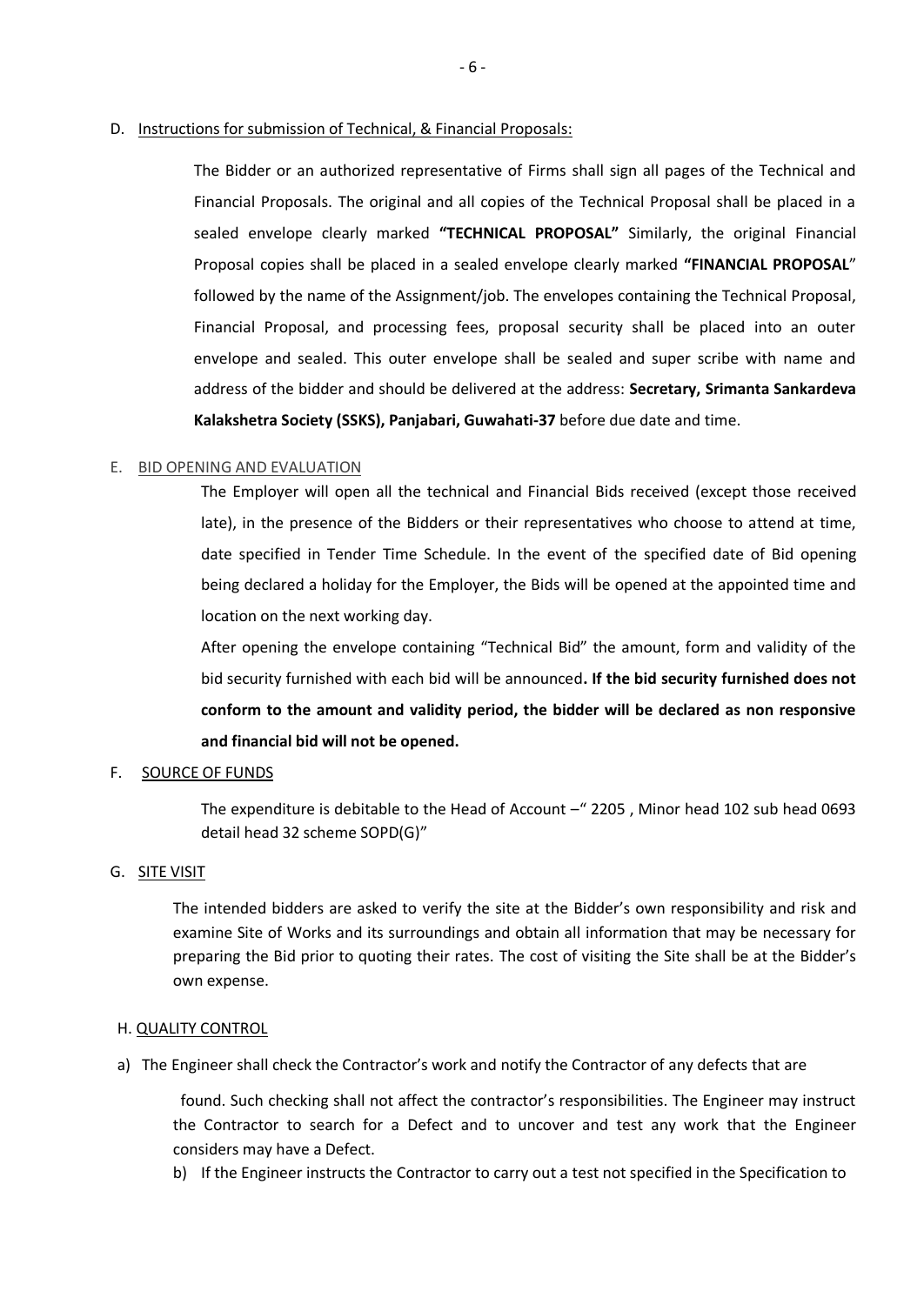check whether any work has a Defect and the test shows that it does, the Contractor shall pay for the test and any samples.

- c) The Engineer shall give notice to the Contractor of any Defects before the end of the Defects Liability Period, which begins at Completion and is defined in the Contract Data. The Defects Liability Period shall be extended for as long as Defects remain to be corrected.
- d) Every time notice of a Defect is given, the Contractor shall correct the notified Defect within the length of time specified by the Engineer's notice.

## H. SPECIAL CONDITIONS OF CONTRACT (SCC)

## a) SITE INFORMATION:

i) The Project site is situated at Srimanta Sankaradeva Kalakshetra , Panjabari, Guwahati-37.

## b) MATERIALS

- i) No. brick bats should be used in the floor soling.
- ii) The Contractor shall maintain a goods store for storing cement. The flooring of the storage house, the clearance of cement bags from the sidewalls etc shall be as instructed by the Engineer – In – Charge or his authorized representatives.
- iii) The cement store shall be open for supervision and verification by the Engineer-incharge or his authorized representatives at any time when he feels the need to do so along with the Contractor's representatives.

## c) REINFORCEMENT BARS

- i) Reinforcement bars to be used should be in conformity with relevant IS Code of practice and as per specification mentioned in BOQ (BILL OF QUANTITY)
- d) No work beyond the scope of the sanctioned estimate leading either to increase in the scope of the work or change in specifications should be undertaken without obtaining prior written approval from the competent authority.
- e) The work shall be executed as per Tender specifications, IS codes of practice with amendments from time to time.
- f) Video and Still Photography of the work before and after execution of the work should be invariably done and records submit to the Secretary , Srimanta Sankaradeva Kalakshetra Society , Panjabari, Guwahati-37.

# H.PRE-BID -MEETING

a) The bidder or his official representative is invited to attend a pre-bid meeting, which will take place at the address, venue, time and date as indicated in N.I.T. / I.F.B.

b) The purpose of the meeting will be to clarify issues and to answer questions on any matter that may be raised at that stage.

- g) The bidder may submit any questions in writing to the Secretary, Srimanta Sankaradeva Kalakshetra Society, Panjabari, Guwahati-37 on the day of the meeting.
- h) Minutes of the meeting, including the text of the questions and the responses given will be transmitted without delay to all purchasers of the bidding documents.
- i) Non-attendance at the pre-bid meeting will not be a cause for disqualification of a bidder.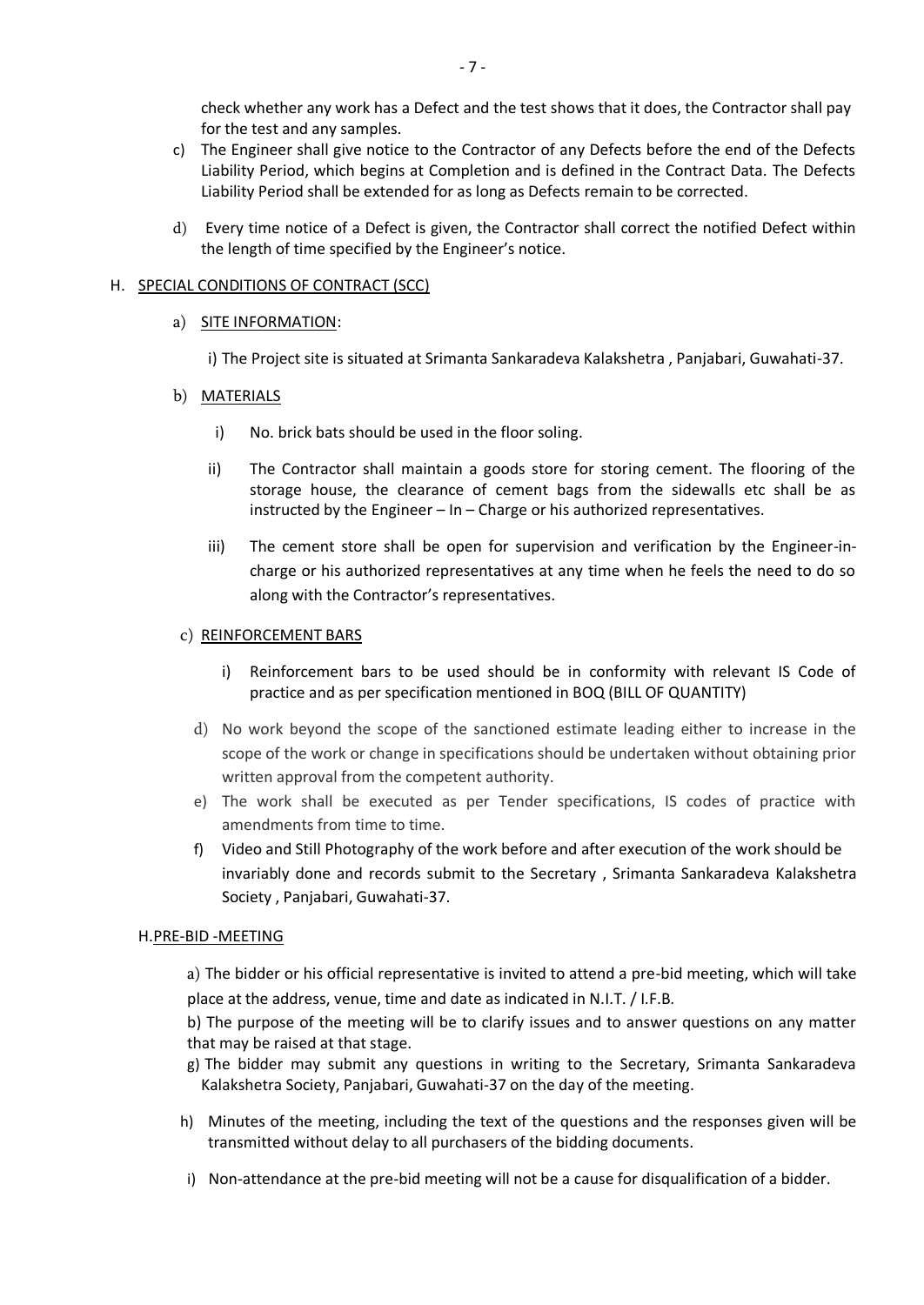## I.LATE BIDS

a) Any Bid received late by the Secretary Srimanta Sankaradeva Kalakshetra Society, Panjabari, Guwahati-37 after the deadline will be returned unopened to the bidder.

## J. COST CONTROL

- a) The Bill of Quantities shall contain items for the construction, installation, testing, and commissioning work to be done by the Contractor.
- b) The Bill of Quantities is used to calculate the Contract Price. The Contractor is paid for the quantity of the work done at the rate in the Bill of Quantities for each item.
- c) If the final quantity of the work done differs from the quantity in the Bill of Quantities for the particular item by more than 25 percent provided the change is attributed to the Department i.e., either the B.O.Q. is prepared by the department or variation is due to change/ modification ordered by the Department and the same exceeds 1% of initial Contract Price, the Engineer shall adjust the rate to allow for the change, duly considering,
- c) Justification for rate adjustment as furnished by the contractor.
- d) There cannot be any supplementary items

# K.PAYMENT CERTIFICATES

- d) The Contractor shall submit to the Engineer monthly statements of the estimated value of the work completed.
- e) The Engineer shall check the Contractor's monthly statement within 14 days and certify the amount to be paid to the Contractor after taking into account any credit or debit for the month in question in respect of materials for the works in the relevant amounts. The payment will be made according to the availability of fund.
- f) The value of work executed shall be determined by the Engineer.
- g) The value of work executed shall comprise the value of the quantities of the items in the Bill of Quantities completed.
- h) The value of work executed shall include the valuation of variations and Compensation Events.
- i) The Engineer may exclude any item certified in a previous certificate or reduce the proportion of any item previously certified in any certificate in the light of later information.

#### L.PAYMENTS:

a) Payments shall be adjusted for deductions for advance payments, retention, other recoveries in terms of the contract and GST(as applicable), Forest Royalty, duties, taxes at source, as applicable under the law. The Employer shall pay the Contractor the amounts certified by the Engineer within a reasonable time subject to the availability of fund. The Engineer/ Employer shall not delay the payment unreasonably (i.e., without valid reasons), if fund is available.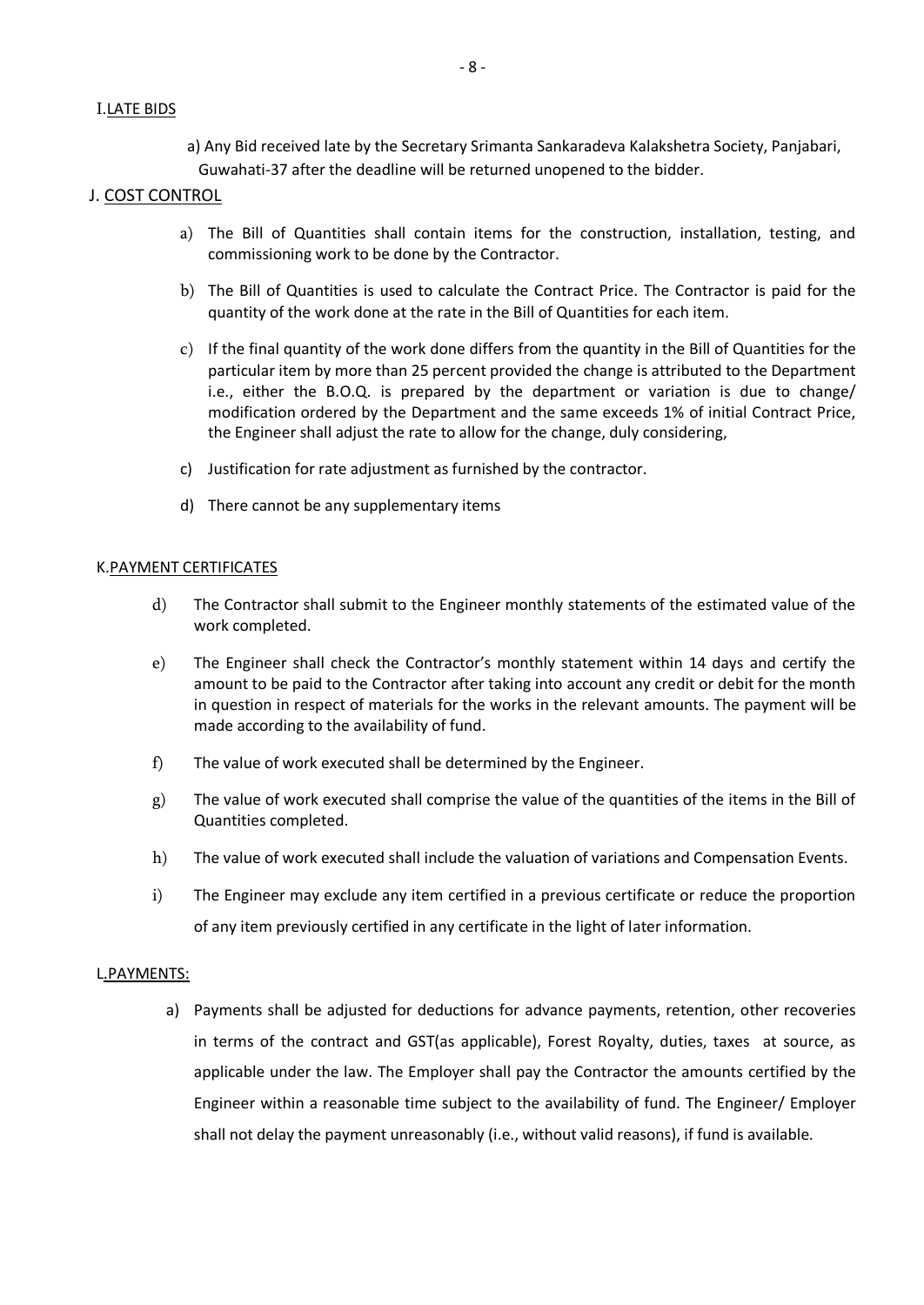b) Payment will be made on the basis of joint measurements, taken by contractor and certified Engineer-In-Charge. Measurement shall base on the basis of approved drawings for construction to the extent that the work conforms to the drawings and details are adequate

#### M. FINISHING THE CONTRACT

a. The Contractor shall request the Engineer to issue a Certificate of Completion of the Works and the Engineer will do so upon deciding that the Work is completed.

#### N. TAKING OVER

a. The Employer shall take over the Site and the Works within seven days of the Engineer issuing a certificate of Completion.

#### O.INCOME TAX

 Income tax at the prevailing rate as applicable from time to time shall be deducted from the Contractor's Bills as per Income Tax Act, and quoted rates shall be deemed to include the same.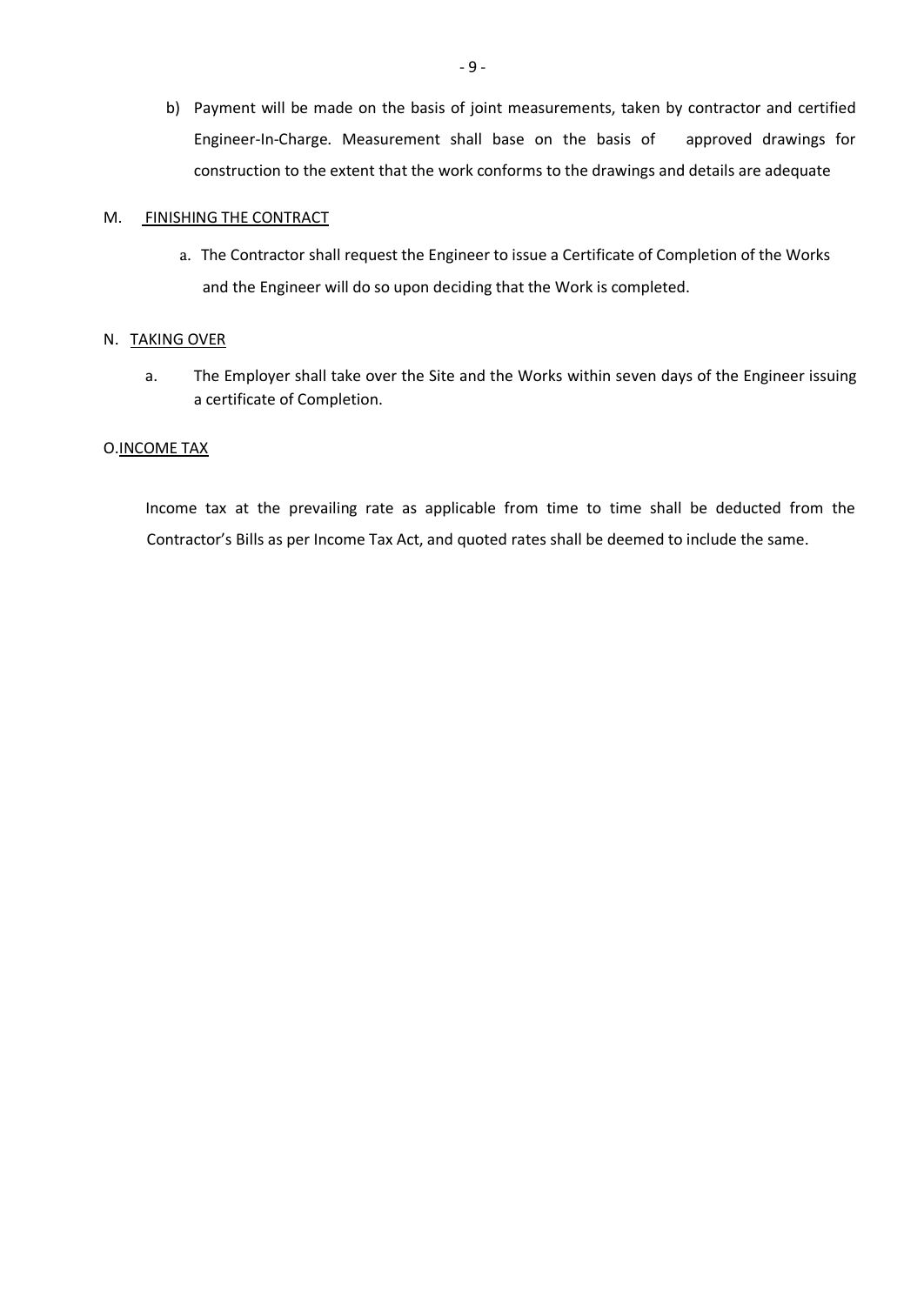**Section II**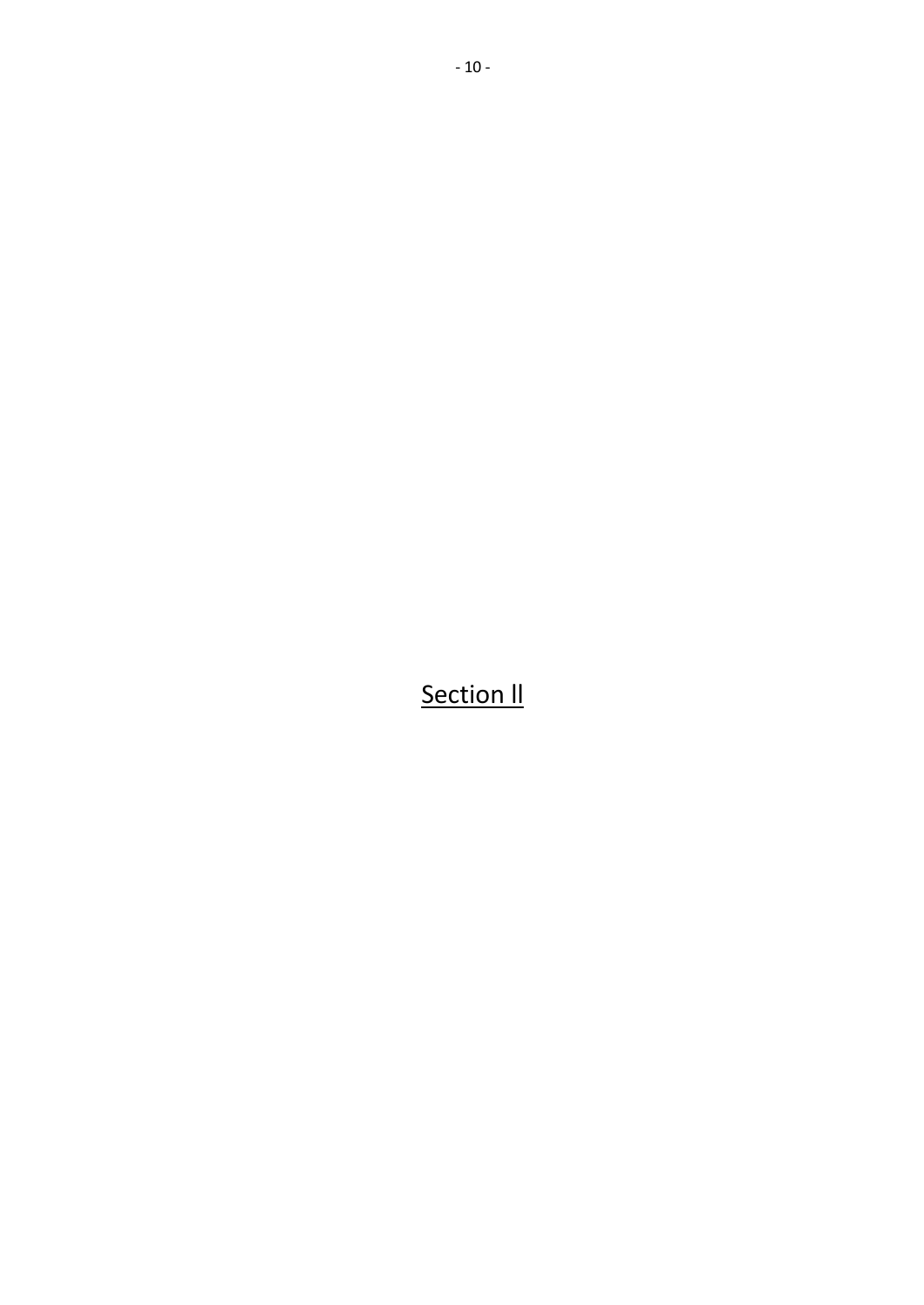# A. Proposal Security:

1. Within 15 (Fifteen) days of receipt of the Letter of Acceptance, the bidder shall deposit, Performance Security deposit in the form of BG/FDR of any Nationalized Bank, for an amount equivalent to 5% of the Contract price duly pledged to the "the Secretary, Srimanta Sankardeva Kalakshetra, Panjabari, Guwahati-37" payable at Guwahati with a validity of 365 (Three hundred Sixty five) days beyond the Schedule of time of completion. The performance security will be released only after successful completion of the Work.

# B. Confidentiality:

Information relating to evaluation of RFP and recommendations concerning awards shall not be disclosed to the Bidders who submitted the Proposals or to other persons not officially concerned with the process, until the publication of the award of Contract. The undue use by any Bidder of confidential information related to the process may result in the rejection.

# Technical Bid

Particulars of the Bidders (Please submit along with documentary evidence)

| SI no | <b>Particulars</b>                                                                                                              |
|-------|---------------------------------------------------------------------------------------------------------------------------------|
| 1     | Name of the Bidder/Firm                                                                                                         |
| 2     | Type of the Company whether,<br>Proprietorship, Partnership Etc.                                                                |
| 3     | Name and Address of the<br>Proprietor/Partners/Directors of the Company.                                                        |
| 4     | Registered Office Address and Telephone /<br>Mobile Number & Email address, Local Contact<br>Address/Telephone / Mobile Number. |
| 5     | Photo copy of Pan Card                                                                                                          |
| 6     | Cost of bid Rs. 200/- (Two hundred ) only                                                                                       |
| 7     | Bid Security (2% for General, and 1% for<br>reserved category                                                                   |

# **8.** Financial bid envelope should contain the following:-

| SI. |                                         | Details of scope of work   Amount in Rs. (Both Figure and Words) |
|-----|-----------------------------------------|------------------------------------------------------------------|
| No. |                                         |                                                                  |
|     | As mentioned in the<br>tender document. |                                                                  |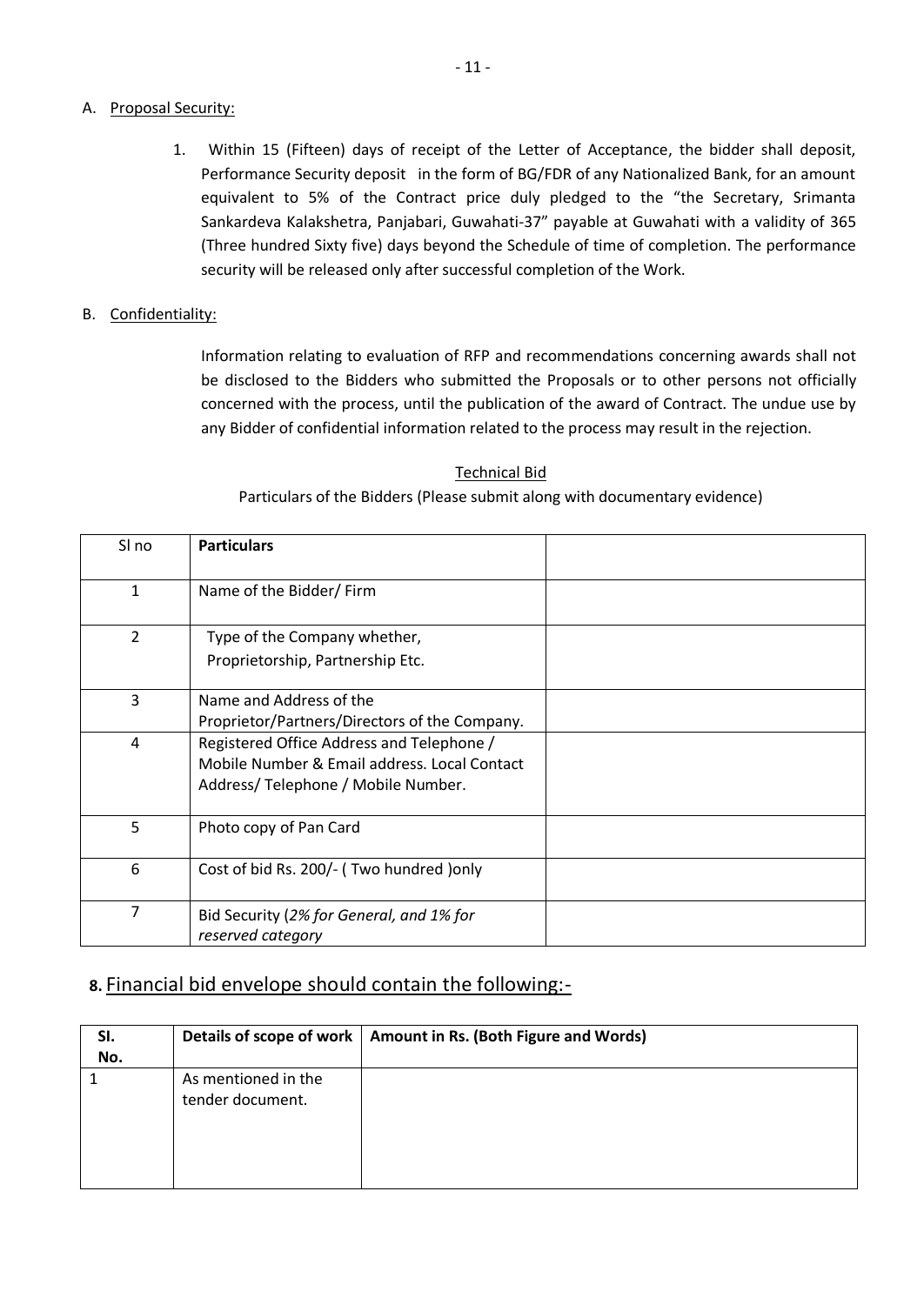# C. Declaration:

I/We declare that, the information given above is correct to the best of my knowledge and understanding. In case it is found false/incorrect, at any stage, SSKS may terminate the contract and could take suitable actions against the company/firm/agency. I/We have read/gone through the terms, conditions, rules, guidelines etc. of the tender work. I/We agree to execute the **"Supply, Installation and Testing Commission of Package AC System with other accessories at 300 Capacity Auditorium at Srimanta Sankaradeva Kalakshetra Society Campus"**

| Date: -             |  |                                                                              |        |              |         |
|---------------------|--|------------------------------------------------------------------------------|--------|--------------|---------|
| (Signature/s of the |  | Tenderer /Authorized                                                         | person | Place:- Full | Name/s: |
|                     |  |                                                                              |        |              |         |
|                     |  |                                                                              |        |              |         |
|                     |  | Please put signature and name on every page of Bid Document and Enclosures.) |        |              |         |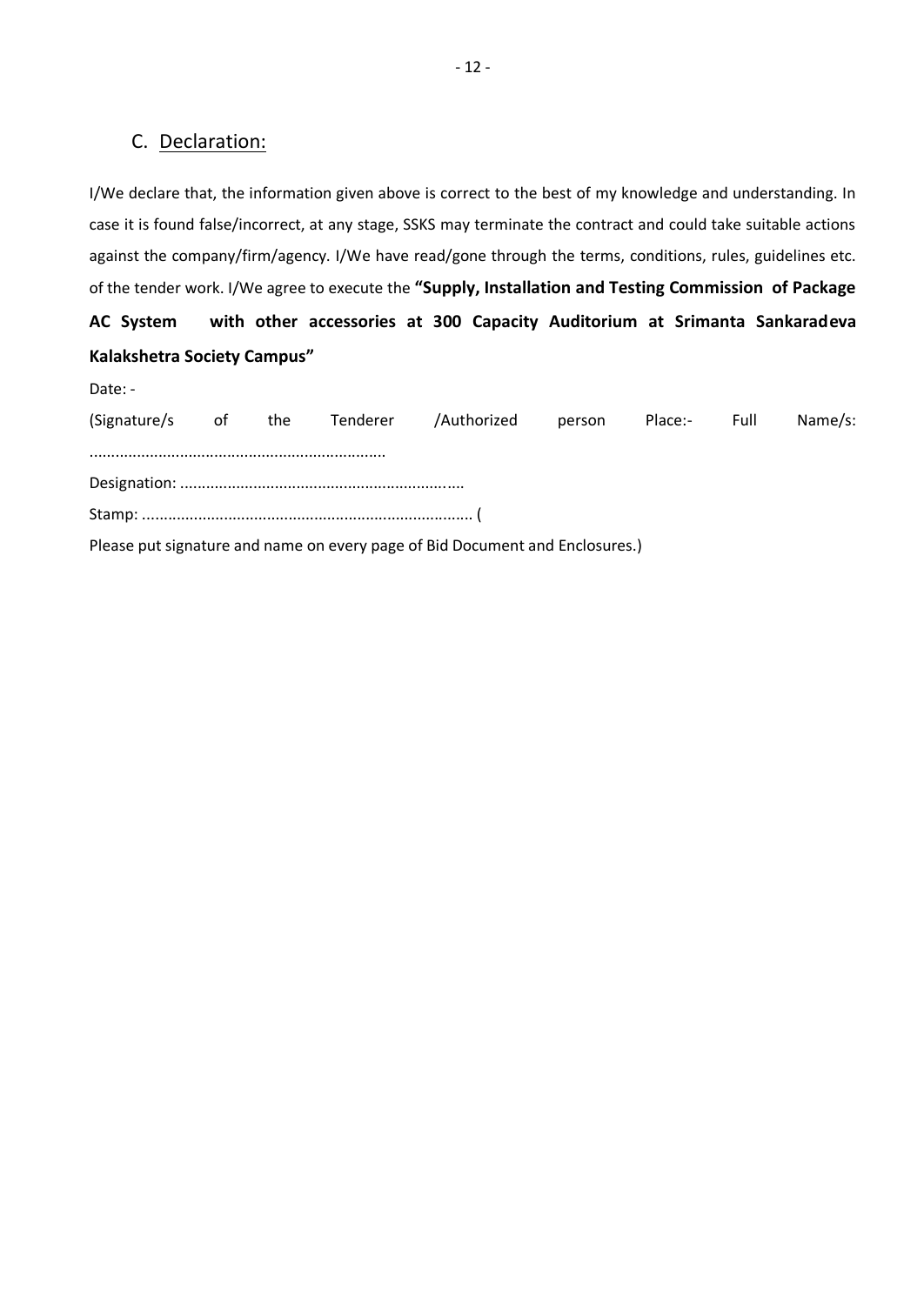# AGREEMENT

# Agreement No.

This agreement made on the day of 2022 between the Secretary Srimanta Sankardeva Kalakshetra at Panjabari, Assam, Guwahati-37[Hereinafter called "the Employer"] and**– ………………………………………………..**(Hereinafter called "the Bidder/ Firms" of the other part.) Whereas the Employer is desirous that the consultant should execute the work of **"Supply, Installation and Testing Commission of Package AC System with other accessories at 300 Capacity Auditorium at Srimanta Sankaradeva Kalakshetra Society Campus"** and the Employer has accepted the quotation of rates submitted by the Consultant for the execution and completion of such work and the remedying of any defects therein, at a cost ……………….of estimated project cost ……………………………………………………….

## NOW THIS AGREEMENT WITHNESSETH as follows:

- 1. In this Agreement, words and expression shall have the same meanings as are respectively assigned to them in the conditions hereinafter referred to and they shall be deemed to form and be read and construed as part of this Agreement.
- 2. In consideration of the payments to be made by the Employer to the bidder/Firms as hereinafter mentioned, the bidder/ Firms hereby covenants with the Employer to execute and complete the works and remedy any defects therein in conformity in all aspects with the provision of the contract.
- 3. The Employer hereby covenants to pay the bidder/ Firms in consideration of the execution and completion of the Works and the remedying the defects wherein Contract Price or such other sum as may become payable under the provisions of the Contract at the times and in the manner prescribed by the Contract.
- 4. The following documents shall be deemed to form and be ready and construed as part of this Agreement viz.
- i. Letter of Acceptance.
- ii. eligibility criteria

In witnessed whereof the parties thereto have caused this Agreement to be executed the day and year first before written.

Signed, Sealed and delivered by the said Secretary Srimanta Sankardeva Kalakshetra at Panjabari, Assam, Guwahati-37, and the Contractor (i.e. the Consultant)

In the presence of:  $\blacksquare$ 

Binding Signature of Employer \_\_\_\_\_\_\_\_\_\_\_\_\_\_\_\_\_\_\_\_\_\_\_\_\_\_\_\_\_\_\_\_\_\_\_\_\_\_\_\_\_\_

Binding Signature of Contractor (i.e. the Consultant) **Example 2018** 2019 2020 2021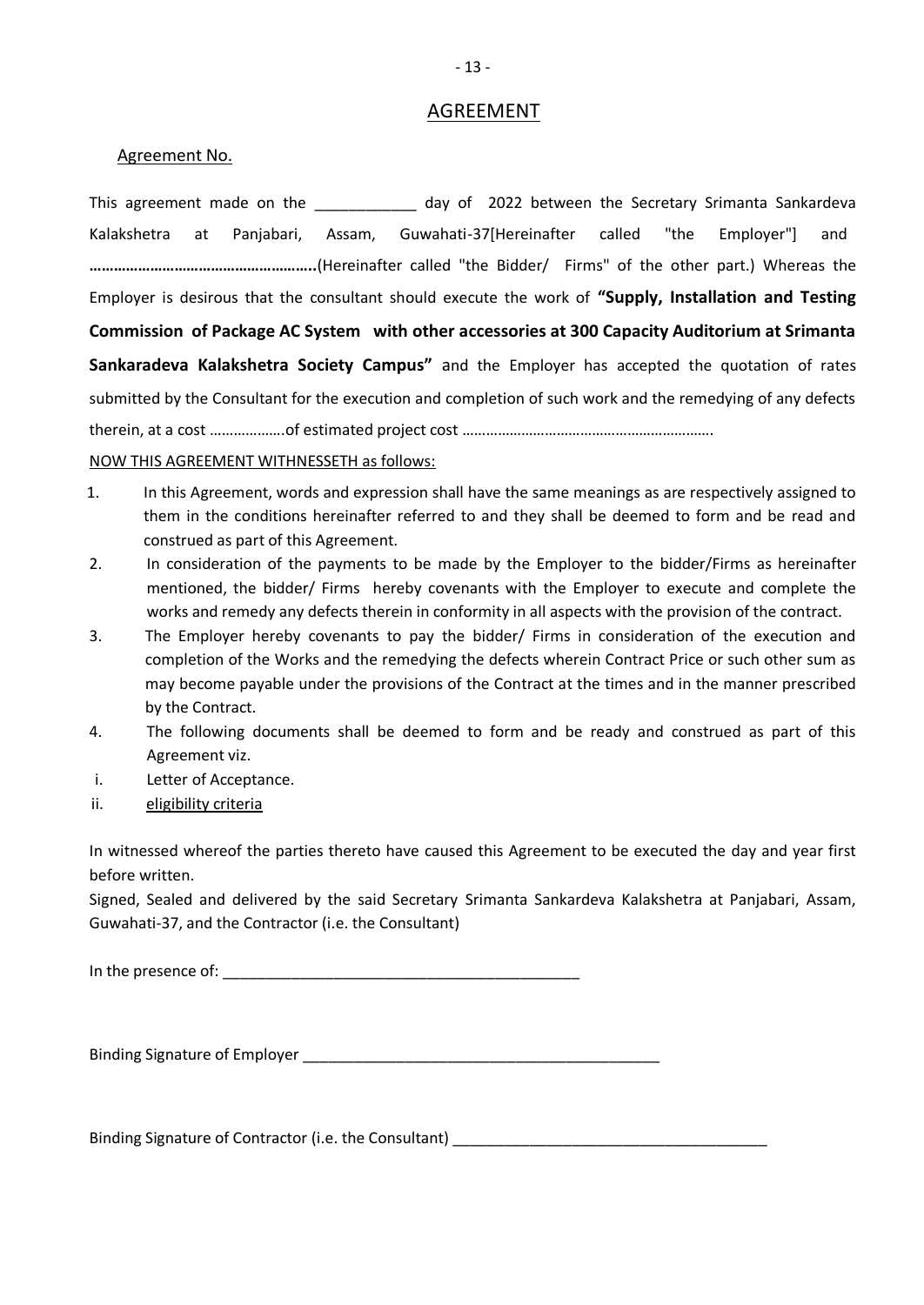SECURITIES AND OTHER FORMS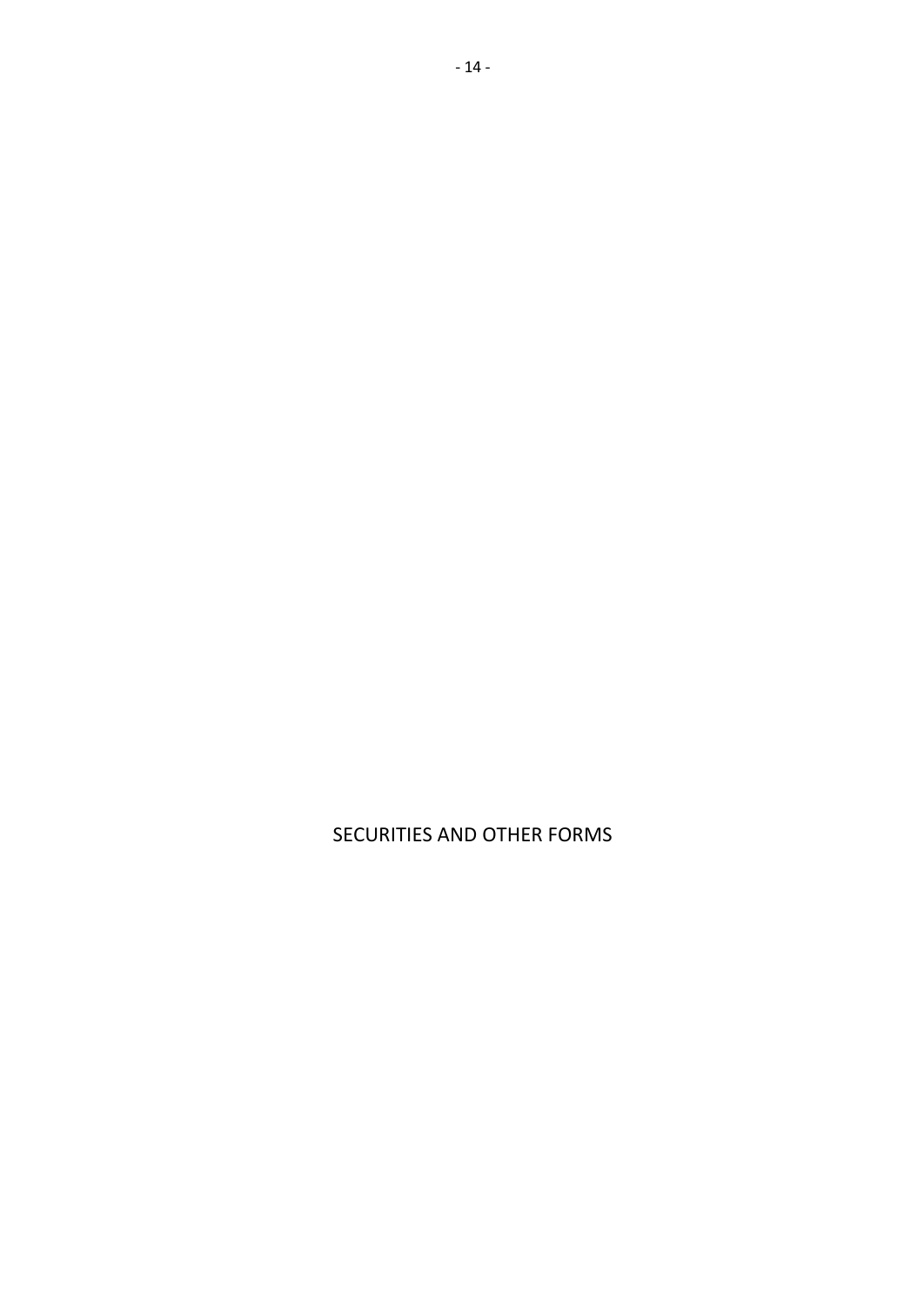# **UNDERTAKING**

# (For validity of the Bid)

I, the undersigned do hereby undertake that our firm  $M/s$   $\qquad \qquad$ quently agree to abide by this bid for a period of 180 days for the date fixed for receiving the same and it shall be binding on us and may be accepted at any time before the expiration of that period.

(Signed by an Authorised Officer of the firm)

\_\_\_\_\_\_\_\_\_\_\_\_\_\_\_\_\_\_\_\_\_\_\_\_\_\_\_\_\_\_\_\_\_\_\_\_\_\_\_\_

Title of Officer

Name of Firm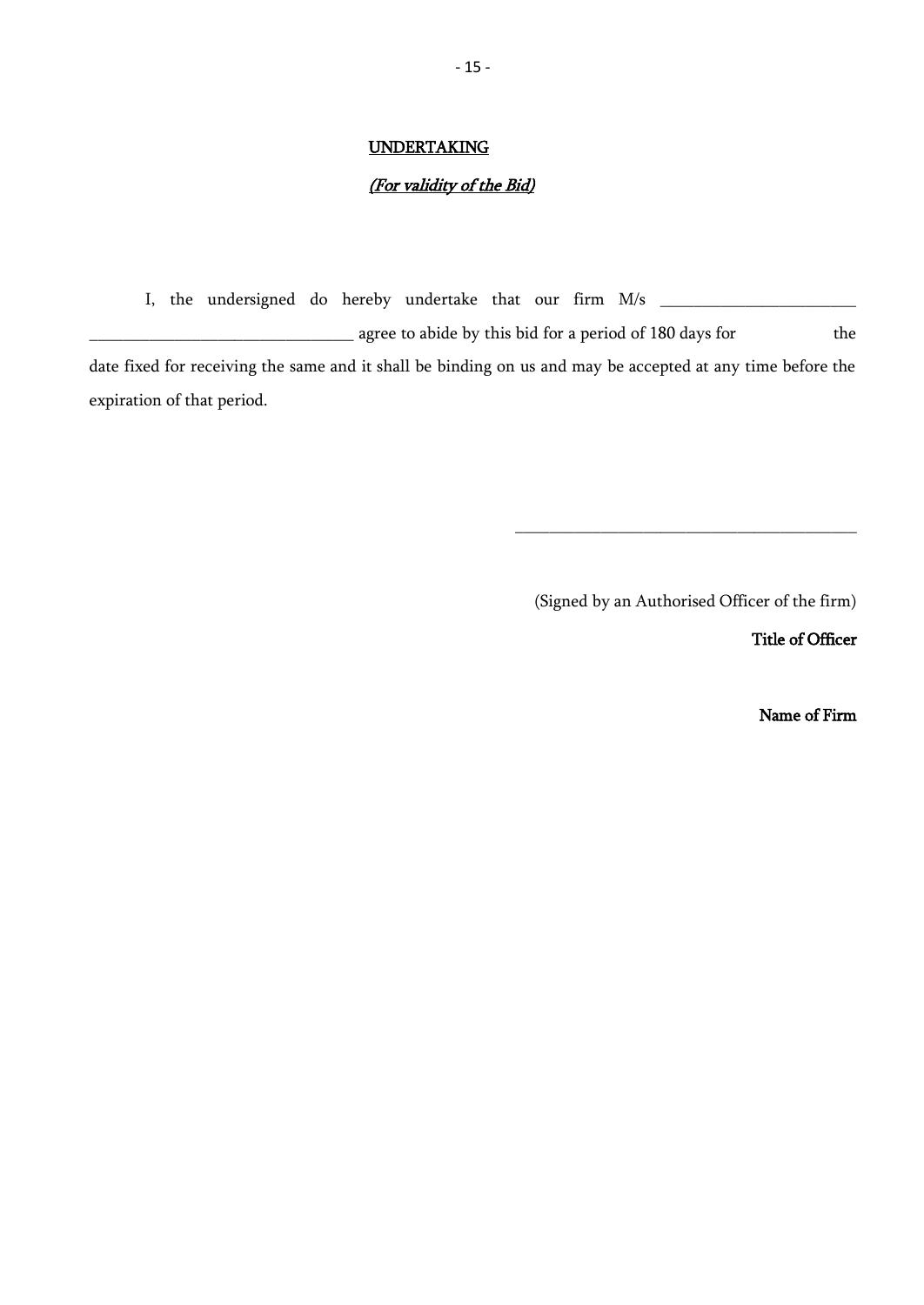# SAMPLE FORMAT FOR EVIDENCE OF ACCESS TO OR

AVAILABILITY OF CREDIT FACILITIES

# **BANK CERTIFICATE**

|                                                                  | is a<br>This is to certify that M/s                                                                |
|------------------------------------------------------------------|----------------------------------------------------------------------------------------------------|
|                                                                  | reputed company with good financial standing. If the contract for the work, namely Construction of |
| $\alpha$                                                         |                                                                                                    |
|                                                                  |                                                                                                    |
|                                                                  |                                                                                                    |
| requirements for executing the above during the contract period. |                                                                                                    |

(Signature)

 $\_$ 

 Name of the Bank Senior Bank manager Address of the Bank